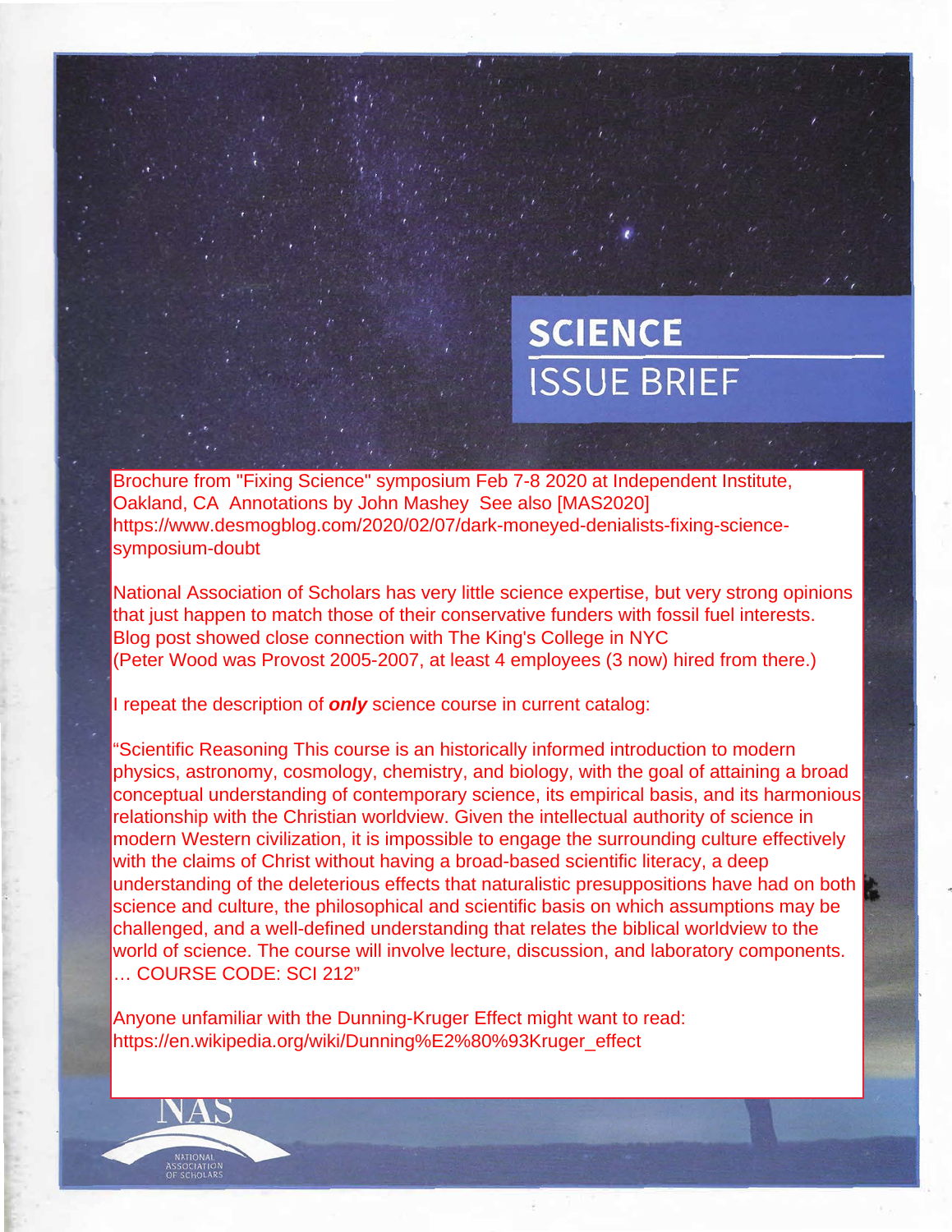## **OVERVIEW**

The National Association of Scholars (NAS) supports the proper teaching and practice of science: the systematic exercise of reason, observation, hypothesis, and experiment aimed at understanding and making reliable predictions about the material world. We work to keep science as a mode of inquiry engaged in the disinterested pursuit of truth rather than a collection of "settled" conclusions. We also work to integrate course requirements in the unique history of Western science into undergraduate core curricula and distribution requirements.

### **The NAS promotes scientific freedom and transparency.**

We support researchers' freedom to formulate and test any scientific hypothesis, unconstrained by political inhibitions. We support researchers' freedom to pursue any scientific experiment, within ethical research guidelines. We support transparent scientific research, to foster the scientific community's collective search for truth.

### **The NAS supports course requirements on the history and the nature of the Western scientific tradition.**

All students should learn a coherent general narrative of the history of science that tells how the scientifc <sup>i</sup> disciplines interrelate. We work to restore core curricula that include both the unique history of Western science and an introduction to the distinctive mode of Western scientific reasoning. We also work to add new requirements in statistics and experimental design for majors and graduate students in the sciences and social sciences. This is good, but How many NAS employees have expertise to do this?

### **The NAS works to reform the practice of modern science so that it generates reproducible results.**

Modern science and social science are crippled by a *crisis of reproducibility.* This crisis springs from a combination of misused statistics, slipshod research techniques, and political groupthink. We aim to eliminate the crisis of reproducibility by grounding scientific practice in the meticulous traditions of Western scientific thought and rigorous reproducibility standards.

### **The NAS works to eliminate the politicization of undergraduate science education.**

Our priority is to dismantle *advocacy-based science,* which discards the exercise of rational skepticism in pursuit of truth when it explicitly declares that scientific inquiry should serve policy advocacy. We therefore work to remove advocacy-based science from the classroom and from university bureaucracies. We also criticize student movements that demand the replacement of disinterested scientific inquiry with advocacy-based science. We focus our critiques on disciplines such as climate science that are mostly engaged in policy advocacy. NAS has proved often that its nontech staff knows little of climate science.

**The NAS tracks scientific controversies that affect public policy, studies the remedies that scientists propose, and criticizes laws, regulations, and proposed policies based upon advocacy-based science.** 

We do this to prevent a vicious cycle in which advocacy-based science justifies the misuse of government and private funding to support yet more advocacy-based science. We also work to reform the administration of government science funding so as to prevent its capture by advocacy-scientists.

The NAS's scientific reports draw on the expertise of its member scholars and staff, as well as independent scholars. Our aim is to provide professionally credible critiques of America's science education and science-based public policy.

False. Distinguished MIT climate scientist Kerry Emanuel tried valiantly to educate NAS about climate science, was ignored by NAS.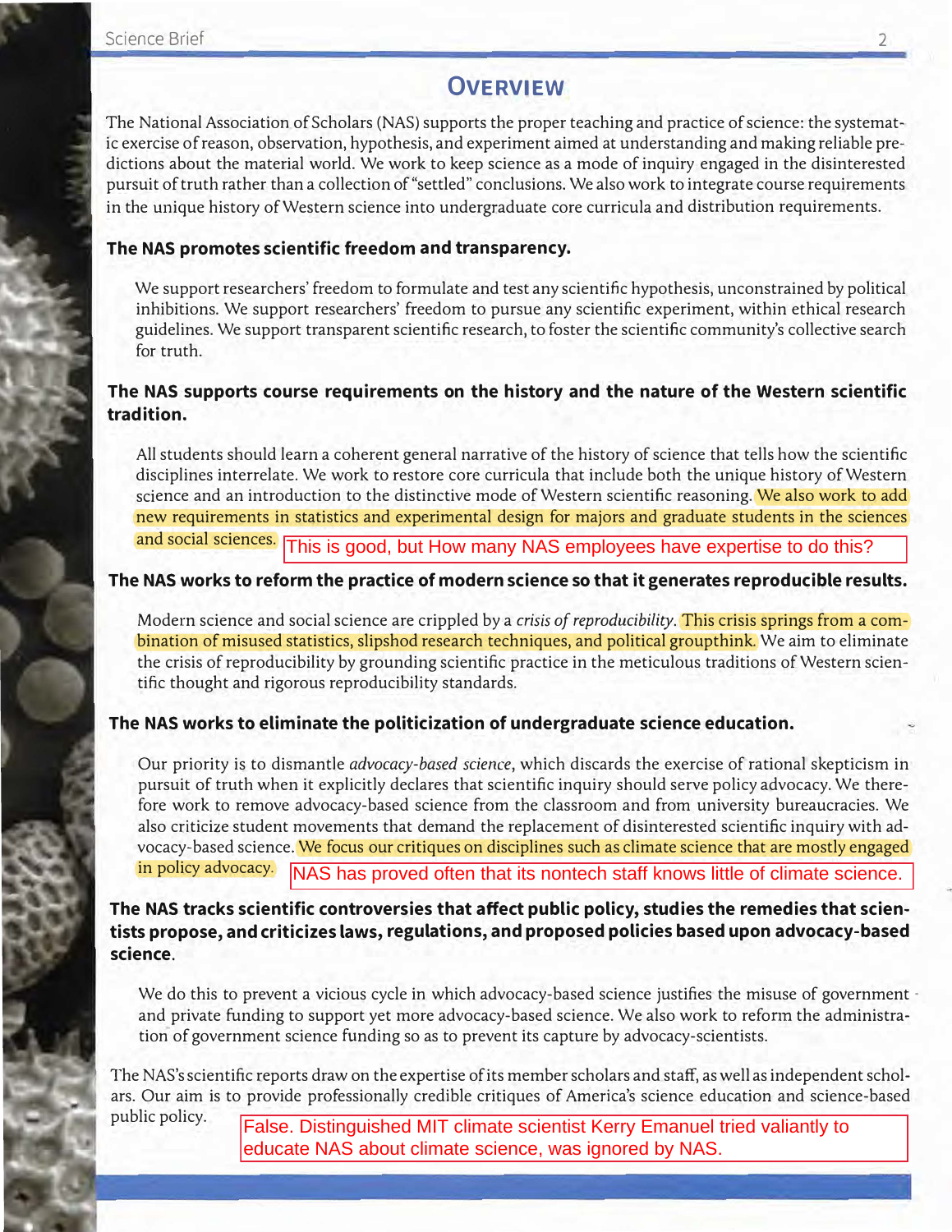

### **PRIORITIES**

**History of Science:** We work for a rigorous education in the History of Science, in advanced placement tests and in undergraduate course requirements.

**Science Education:** We work for a rigorous education in scientific reasoning and experimental design, both in general undergraduate course requirements and in advanced requirements for students majoring in the sciences and social sciences.

**Crisis of Reproducibility:** We work to eliminate the crisis of reproducibility by institutional reforms to the practice of science. These reforms include improved statistics education, reformed research techniques, investment and regulation to make publicly accessible all research data and methodology used to inform government policy, and incentives to reduce disciplinary and political groupthink.

**Depoliticizing Science on Campus:** We work to remove advocacy-based science from the university, both inside and outside the classroom. We focus in particular on *the sustainability movement, the fossil-fuel divestment movement,* and *civic science.* 

**Reforming Science-Related Policymaking:** We critique public policies based upon advocacy-based science and work to prevent the capture of government funding by advocacy-based scientists. We have proposed reforms to the discipline of *climate science* and to policies concerning *linear no-threshold (LNT) dose-response* and *fine particulate* 

air pollution. If unfamiliar with LNT, try following. Many effects are worse at low levels, https://journals.plos.org/plosbiology/article?id=10.1371/journal.pbio.2003066

Rachelle Peterson is a King's College Graduate and a Heartland Institute Policy Adviser. https://www.desmogblog.com/rachelle-peterson

### **SELECT PREVIOUS WORK**

Rachelle Peterson, *Sustainability: Higher Education's New Fundamentalism* (2015)

Rachelle Peterson, *Inside Divestment: The Illiberal Movement To Turn A Generation Against Fossil Fuels*  (2015)

Peter Wood, "Concerns about National Academy of Sciences and Scientific Dissent" [Open Letter to National Academy of Sciences] (2015)

David Randall, *The Disappearing Continent: A Critique of the Revised Advanced Placement European History Examination* (2016) [History of Science]

David Randall, *Making Citizens: How American Universities Teach Civics* (2017) [Civic Science]

Jaime A. Teixeira da Silva and Judit Dobránszki, "Compounding Error: The Afterlife of Bad Science" (2017) https://link.springer.com/article/10.1007/s12129-017-9621-0 Academic Questions

Edward J. Calabrese, "Societal Threats from Ideologically Driven Science" (2017)<br>https://www.nas.org/academic-questions/30/4/societal threats from ideologically driven science

David Randall and Christopher Welser, *The Irreproducibility Crisis of Modem Science: Causes, Consequences, and the Road to Reform* (2018)

All but one of these were published on NAS's own website. The other (da Silva and Dobranszki) is in NAS' own journal, Academic Questions. da Silva has had his own issues: http://retractionwatch.com/ category/by-journal/asian-j-plant-sci/

Neither David Randall nor Christopher Welser are scientists.

Peter Wood may once have been an anthropologist, but has not published peer-reviewed research in credible journals for a long time, if ever, He has written a few books through Encounter Books, not a (2017) https://link.springer.com/article/10.1007/s12129-017-9621-0 Academic Questions<br>
Edward J. Calabrese, "Societal Threats from Ideologically Driven Science" (2017)<br>
Inttps://www.nas.org/academic-questions/30/4/societal